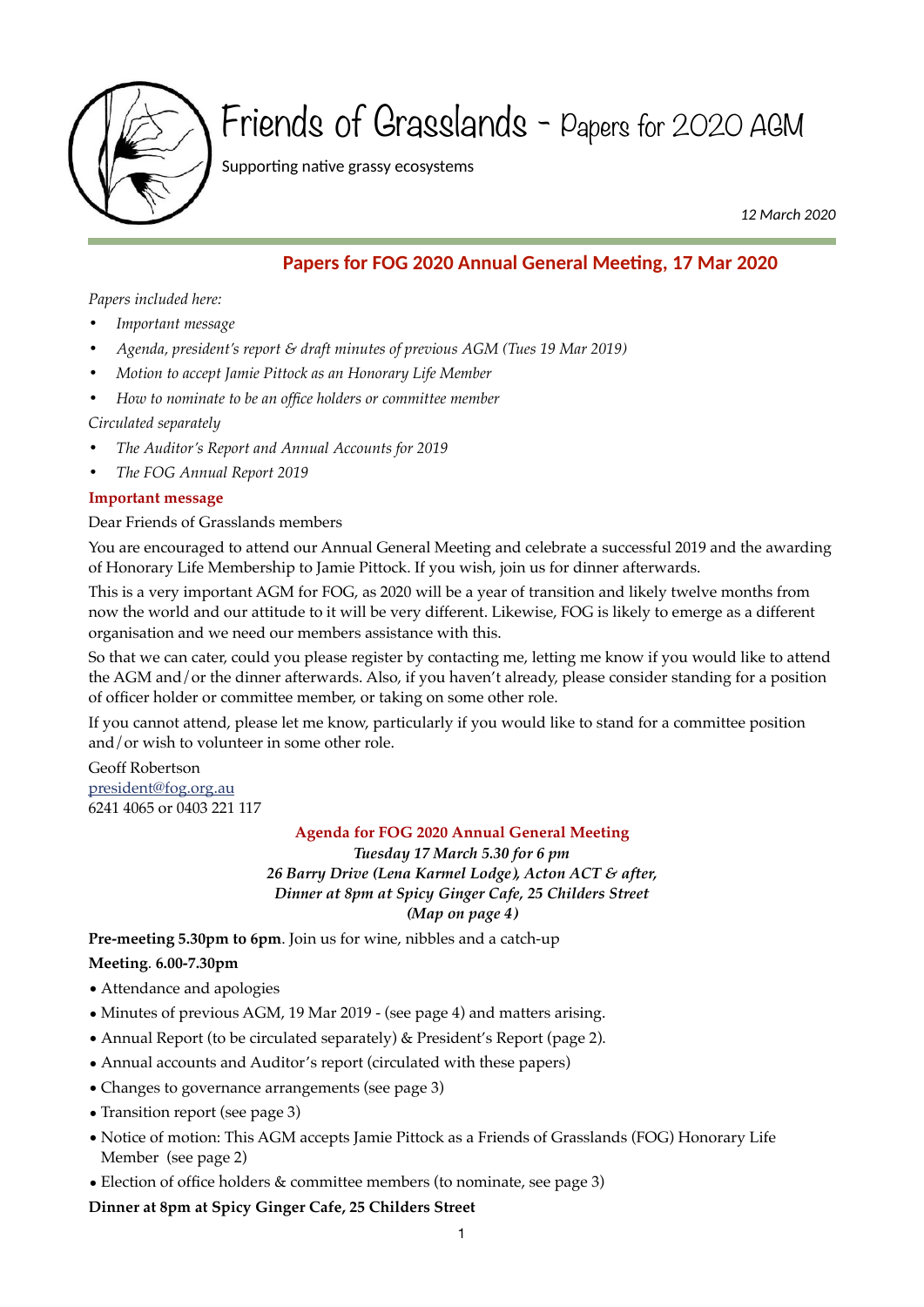### **President's report -** *Geoff Robertson*

Last year was a very successful year, however we judge it. Its success was based on the contribution of our many members who are office holders, committee members and public officer, who manage our communications, events, work parties, advocacy, membership, sales and grants, and who participate in our events and contribute to our resources. FOG's success also depends on our many partnerships with agencies and other groups. All these are detailed in our annual report.

Many many people have made an enormous contribution and that makes the task of recognising individual contributions a difficult one. However, last year we awarded Ann Milligan a certificate of appreciation, and, with the agreement of our AGM, we will make Jamie Pittock an Honorary Life Member. The positive aspect of these awards is that the research into a person's background reveals how an individual may inspire and set an example to the rest of us. I would like to thank both Ann and Jamie for their inspiration, leadership and contributions.

However, as flagged in our "Friends of Grasslands in the 2020s" forum, FOG's volunteer base is seriously declining, as some of our more experienced volunteers partly or fully withdraw. Hence, we need some volunteers to take on more tasks or new ones to step up to the mark. 2020 will be a year of transition, which may mean that FOG might look very different in future. FOG will remain committed to support grassy ecosystems, but how that is achieved will be in the hands of our volunteers.

Tasks by volunteers can be flexibly designed, and designed around each volunteer. Some volunteers work many hours, some moderate hours and some few hours. It all contributes. To qualify as a volunteer you need some vision, a preparedness to make an on-going, but not indefinite, commitment, and some skill. Being a volunteer can have many benefits. Often it is thought that volunteers need relevant academic qualifications that is definitely not the case.

We cannot isolate FOG's future from the world around us. The drought has dried up our vegetation, our rivers and depleted our biodiversity, while the fires and storms have added to the toll. These climate change events and now the coronavirus are impacting our capacity as individuals and as an organisation. Personally, I have found that recent events have profoundly affected me, creating a sense of loss and grieving. Nevertheless, in the next twelve months, I will devote my full energies to ensure that FOG transits well.

We are proceeding slowly with our events. We would welcome your ideas on our program but we realise with many unknowns we may have to adapt and cancel events.

#### **Notice of Motion**

#### **to accept Jamie Pittock as an Honorary Life Member**

**Motion**: This AGM accepts Jamie Pittock as a Friends of Grasslands (FOG) Honorary Life Member for his outstanding contribution to grassy ecosystems since the 1980s, his contribution to Friends of Grasslands and more broadly his leadership and public advocacy of Australian conservation.

# **Statement in support**:

In support of this resolution, this AGM notes the following contributions made by Jamie Pittock:

- Jamie's contribution to grasslands commenced in Victoria in the 1980s when he was an advocate for the conservation of natural temperate grasslands in Victoria.
- Subsequently he joined the World Wide Fund for Nature (WWF) where he undertook the leading role in arranging Commonwealth Government support for a number of very important grassland conservation projects. Amongst these was the grassy ecosystems grants program. FOG received one of these grants which led to its work on Old Cooma Common. Jamie's behind-the-scenes-support for FOG's project was an extremely valuable contribution to the project and laid the foundation for much of FOG's subsequent successful on-ground projects. In addition, with his encouragement, FOG and WWF formed a very close relationship which lasted many years and was extremely important to FOG in building its networks, credibility and advocacy work.
- In 2009 Jamie initiated FOG's partnership with the National Capital Authority for restoration of National Capital Lands. That project has been sustained and enormously successful. Jamie's role as organiser, coordinator, liaising with NCA, public advocate, team builder, technical expert, mentor, and his enormous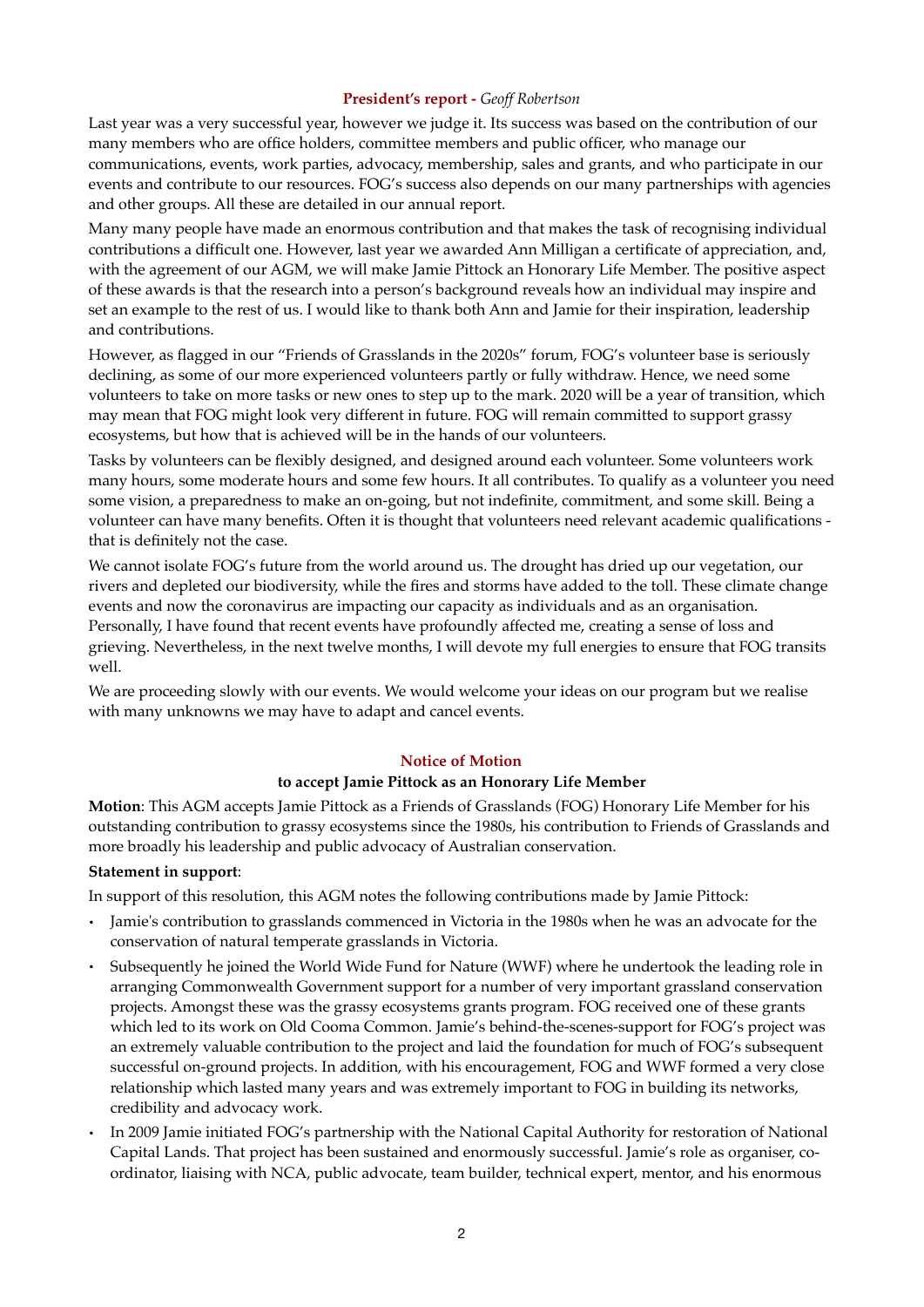personal commitment have epitomised what an ideal conservationist is, and grasslands are extremely fortunate to have him as a champion.

• His list of professional achievements and writings is truly outstanding and his appointment as Professor, Fenner School of Environment and Society, is truly deserved. In his professional life he shows the same openness and friendliness, preparedness to act as advisor and mentor - truly great personal qualities. His willingness to appear in the media and be a public advocate for grasslands and conservation are major contributions to Australian society.

# **How to nominate as a FOG office holders or committee member**

The AGM elects the FOG committee, including office holders (President, two vice-Presidents, Secretary and Treasurer) and up to eight ordinary committee members. Financial members may be nominated to any position. A nomination requires a nominator and seconder and agreement by the nominee (who also may be the nominator or seconder). Under our rules, nominations should be received by our returning officer, [paul.archer@fog.org.au](mailto:paul.archer@fog.org.au) by c.o.b. 10 March (now extended to 15 March). Please seriously consider nominating. You may contact Paul with any queries.

# **Changes to governance arrangements**

To summarise, changes to the ACT Associations Incorporation Act 1991 were introduced on 1 July 2019. After inquiring of Access Canberra, the committee decided to recommend not to change FOG's constitution until the ACT Government issues new model rules which FOG would then adopt. (FOG has always followed the model rules with some exceptions). In the interim, the committee recommends changes to the release of the Membership register and minutes of meeting and has considered what it might do to resolve disputes. For background, see "News of Friends of Grasslands, March-April 2020, ", page 10.

# **Recommendations on transitions**

The committee is considering trialing a number of initiatives: Committee

- Creating an administrative committee
- Conducting full committee meetings in March, July and January
- An open committee/forum: May, August and November.

# Membership

- A survey of members
- A membership drive
- On-line membership application, credit card, etc.
- A year's free membership to grant recipients.
- \$250 payment to undergraduates for policy papers.

# Activities

- Aim the activities program more at non members, and
- Advertise more through known networks where appropriate.

# Other issues

• Term limits for office holders, and reducing newsletter to four times a year under consideration.

For background, see "News of Friends of Grasslands, March-April 2020, ", page 10.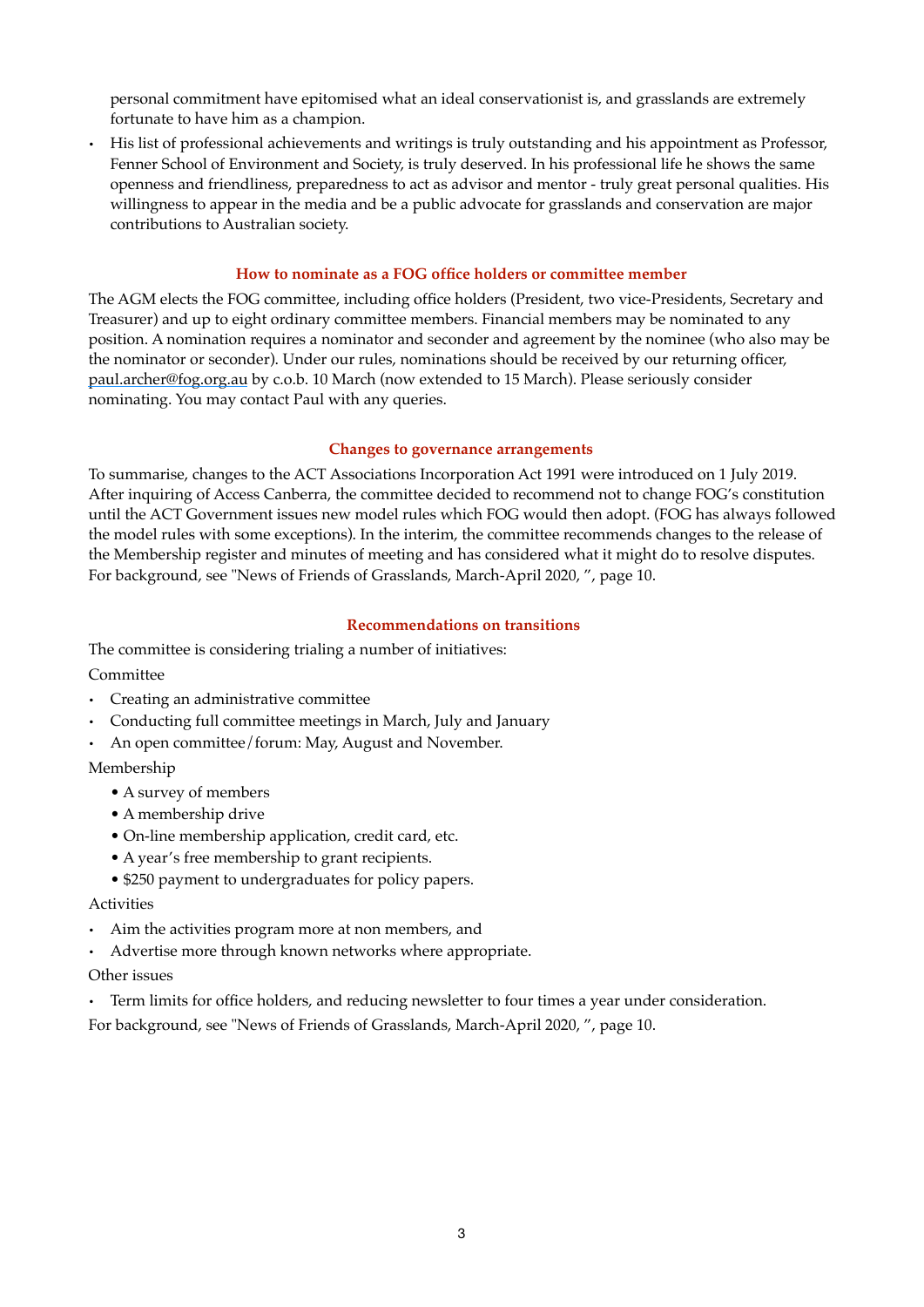# **Friends of Grasslands Annual General Meeting Tuesday 19 March 2019 Draft Minutes**

The meeting was held at Lena Karmel Lodge, 26 Barry Drive, Acton ACT with President Geoff Robertson in the chair, opening at 6:05pm. The following papers had previously been circulated: Agenda, draft Minutes of the 2018 AGM and a collation of annual reports.

#### **Attendance and apologies**

#### *Present*

Alan Ford, Andrew Zelnik, Andy Russell, Geoff Robertson, Janet Russell, Jamie Pittock, John Fitz Gerald, Juliey Beckman, Margaret Ning, Michael Bedingfield, Paul Archer (minute taker), Rainer Rehwinkel, Sarah Sharp, Stephen Horn, Sarah Aylott, Maree Gilbert, David Johnson, Arminel Ryan, Jayne Roberts, Cathy Robertson, Ashton Robinson

#### *Apologies*

Sue Archer, Rosemary Blemings, Richard Bomford, Tim Booth, Matt Cook, Roger Farrow, Bob Gay, Elena Guarracono, Naarilla Hirsch, Libby Keen, Christine Kendrick, Lorraine Kennedy, Mira Kwasik, Jennifer Liney, Helen & Gus Macartney, Virginia McCoy, Libby McCutchan, Paul McPherson, Ann Milligan, John Nutt, Pamela Orr, Jane Paul, Leon & Kay Pietsch, Shirley Pipitone, Tony Robinson, David Shorthouse, Christopher Watson, Catherine Watt, Trish & Jim Williamson, Brigitta Wimmer, Katerina Ziesak Ken Hodgkinson, Kim & Yola Pullen, Shirley & Warwick Daniels, Barbara Payne, Cathy Robertson, Kat Ng, Linda Spinaze, Naarilla Hirsch, Helga Mossop, Dietlind Sommer.

#### **Minutes of 2018 AGM**

The draft minutes were accepted without change. Moved Paul Archer, seconded Janet Russell.

#### **Matters arising from minutes**

There were no matters arising from the 2018 AGM minutes.

#### **Annual report**

The annual report, as previously circulated, was tabled. People responsible for the various areas of the report were invited to address the meeting and be available for questions and discussion. The auditor's report and annual account papers were attached to the agenda.

#### **Election of office bearers**

The President acknowledged those members who were standing down from the committee. John Fitz Gerald agreed to act as Returning Officer. The outcome of the election follows.

*President -* Geoff Robertson was nominated by Paul Archer and seconded by Janet Russell. Declared elected unopposed.

Vice Presidents - There were no nominations for the two vice-President positions. These positions remained vacant.

*Secretary* - Paul Archer was nominated by Geoff Robertson and seconded by Andrew Zelnik. Declared elected unopposed.

*Treasurer -* Janet Russell was nominated by Geoff Robertson and seconded by Paul Archer. Declared elected unopposed.

 $Committee$ 

The following FOG members were elected unopposed: Juliey Beckman, Maree Gilbert, Ken Hodgkinson , Margaret Ning, Rainer Rehwinkel

Andrew Zelnik

#### **Motions on notice**

No motions on notice had been received.

#### **Close**

The meeting closed at 7:15pm